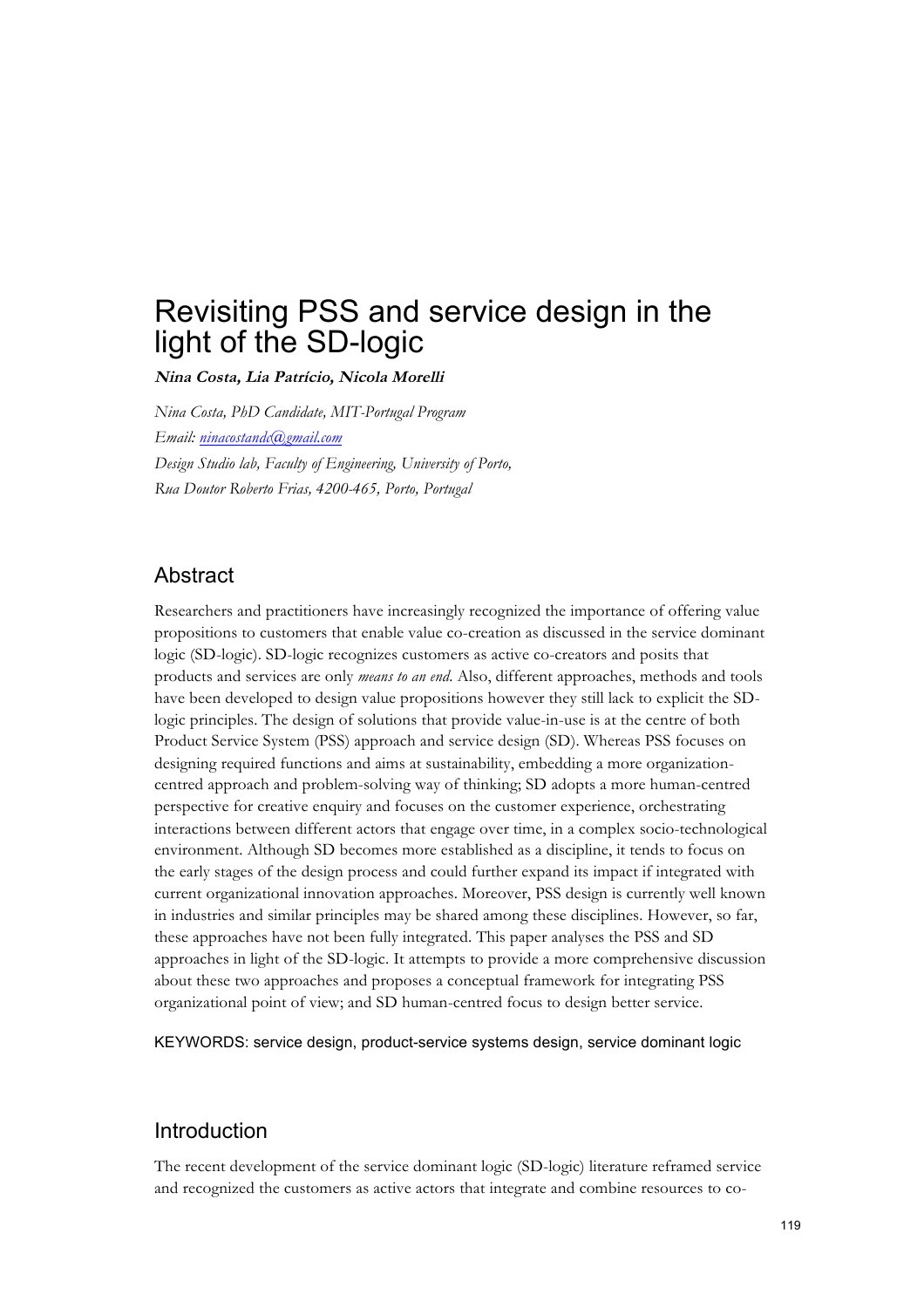create value (Vargo & Lush, 2014; Vargo & Lush, 2008). From this perspective, customers' roles are evolving from passive recipient to active co-creators of their own service experiences. Although SD-logic contributes to understand the what, how and by whom value is co-created, its high level perspective is difficult to *operationalize* (Wetter-Edman et al. 2014). Recent development in the service design and service innovation literature integrated the premises defined by Vargo & Lush (2008), to form a co-creative and human-centred view of the SD-logic; however such approach remain only partial (Maffei et al. 2005) and could further be integrated with organizational approaches to design new and/or better service. Also, SD-logic posits that value is only determined by customers, in the use-stage of the design process (Vargo & Lush, 2014). As such, companies provide potential value propositions (Grönroos, 2011) and should look for new ways to stimulate longer-interaction with their customers by evolving their design process, business directions and service offerings (Oliva & Kallenberg, 2003), while better incorporating reflections about design thinking practice (Kimbell, 2011a; 2011b). As a consequence of the product-saturated developed world, organizations started to servitize combining services to product offerings (Baines et al. 2007; Baines et al. 2009); and working within larger organizational networks and partnerships (Manzini et al. 2004). The Product-Service System (PSS) approach (Baines et al. 2007), is currently well-known in manufacturing industries; and aims to provide functionality and performance to customers through integrated offers. However, organizations acknowledge that they need to better understand what value is, from their customers' perspective (Baines et al. 2009).

Similarly with Kimbell (2011a; 2001b), this paper recognizes that different approaches to conceptualize service design exist; and focus on the analysis of two of these approaches and their understanding of design to better incorporate service in industries: the product-service system (PSS) organization-oriented approach, and the service design human-centred approach<sup>1</sup> in the framework provided by Kimbell, 2011a). Regardless of their distinct roots, PSS and SD characteristics should be further explored in the light of the value co-creation concepts put forward by the SD-logic. Contributions can be two folded: first, the analysis may provide important findings to better understand design and designing within different context. Acknowledging the differences and complementarities of the approaches may provide richer interpretations; and two, verifying the relation of the PSS and SD to the SDlogic can support the creation of a more unified/integrated vision of the design thinking process that better leverage user- and organizational- co-creation perspectives. To achieve such aims, the paper analyses PSS and SD characteristics, methods and tools; and provides a comparison of the SD-logic value co-creation concepts within those fields.

This paper is organized in five sections. First, a brief introduction to the SD-logic is provided. Then, PSS and SD approaches are reviewed. In section three, the SD-logic concepts are discussed and compared with the design approaches selected. The reflection and discussion section makes an overview of the main results and proposes an integrated view of the PSS and SD approaches with the SD-logic perspective. The last section presents implications for theory and practice.

 <sup>1</sup> In this paper the terms SD or design for service (Meroni and Sangiorgi, 2011) to refer to the humancentred design approach of service design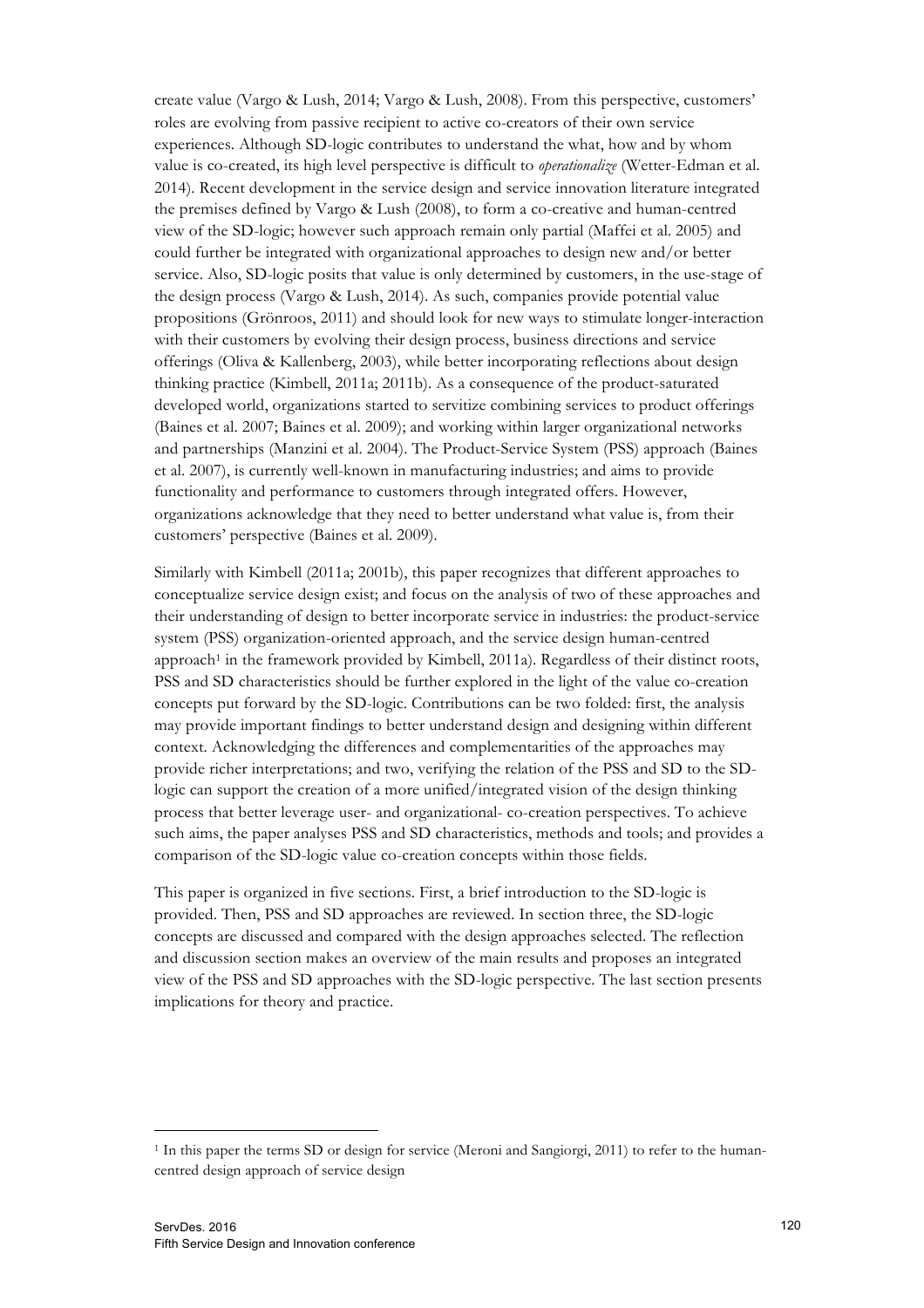# SD-logic as the driver for change

Customers are more demanding and want to find new ways to service their personal needs, either through the means of products or services; to co-create value and reach satisfaction as well (Michel et al. 2008; Manzini & Vezzoli, 2003). Service are expanding worldwide and are claimed to bring economic, marketing and competitive advantages to organizations (Oliva & Kallenberg, 2003). As such, organizations are becoming more interested in incorporating service in their offerings.

For several decades, services have been characterized as different from products. The IHIP was the best known and used model whenever characterizing services was required (Edvardsson, 2005). However, it has been criticized since it describes services according to what they are not; and doesn't reflect what services are in practice (Wetter-Edman, 2009). Moreover service research should focus on differences in how to portray value creation with customers; and not on the differences between goods and services since it limits its potential (Edvardsson, 2005).

**SD-logic.** Recent developments in service research and marketing emphasized services' value co-creation nature. For Vargo & Lush (2008) services require the application of specialized competences through deed, processes and performances for the benefit of another entity or for the entity itself; and launched what they called the *service-dominant logic*. SD-logic provided a new root to emphasize the customers' role in co-creating value-in-use and -in-context, to improve his/her systems' adaptability and survivability by integrating operand (e.g. knowledge and skills) and operant (e.g. products) resources in different ways (Vargo & Lush, 2008).

SD-logic consists of a radical change and fundamental new perspective to value co-creation between service systems (Vargo & Lush, 2008; Vargo et al., 2008). SD-logic attempts to clarify how value is co-created and stresses the importance of the customers' role in the value co-creation process. Vargo & Lush (2014) highlight that customers are always value cocreators, which indicate that organizations *per se* cannot create value, but rather co-create it with their customers and other actors (stakeholders). Organizations have the opportunity of co-creating value in their customers' sphere of processes and activities (Grönroos, 2011; Vargo and Lush, 2014). As such, firm-focus approach; as the roles and responsibilities in design process must change.

**Towards an integrated approach to explicit SD-logic principles.** SD-logic axioms discussed by Vargo and Lush (2014) provide a high level perspective of service however there are some difficulties for achieving implementation (Wetter-Edman, 2009). Recent work attempts to integrate SD-logic guidelines with more practice-based disciplines such as service design (Wetter-Edman, 2014). However, design researchers acknowledge that the creative and human-centred approach of service design should find synergies with current organizational innovation approaches (Sangiorgi 2009; Maffei et al. 2005) to have greater impact in companies and further expand the boundaries of the discipline.

Organizations acknowledge that the commoditization of markets makes current differentiation strategies (product innovation, technological superiority, low prices) more difficult to maintain (Michel et al. 2008), and want to evolve their strategies to compete, adapt; and stay relevant. As such, researchers and practitioners developed strategies to servitize companies; and their offerings as well. Servitization and the product-service system design (PSS) approach are currently well-known in industries however they acknowledge that value-perception of PSS offerings could better match customers' needs (Baines et al. 2009)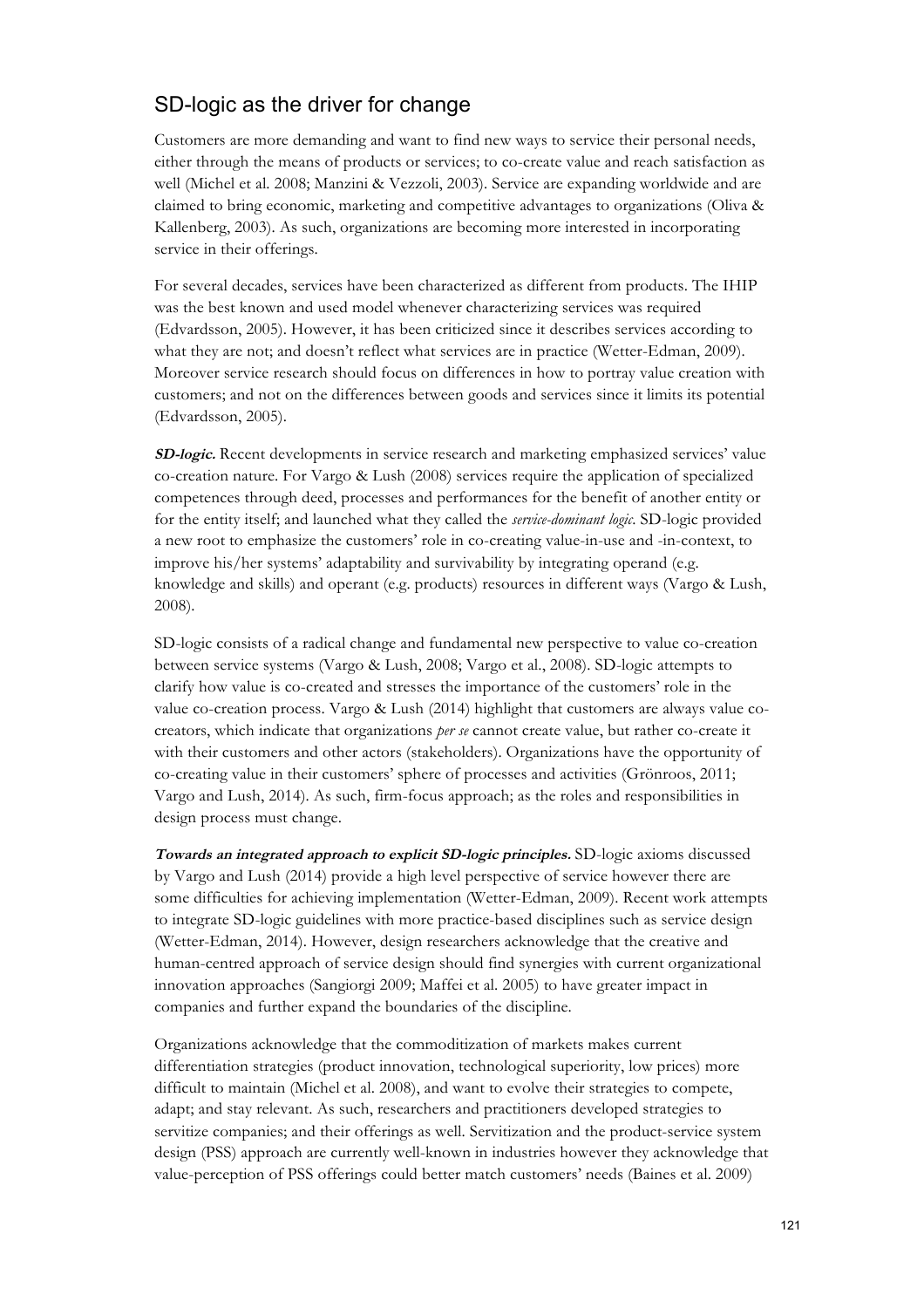and further integrate their experiences. As such, PSS could benefit from the co-creative view of SD and the systemic view of the SD-logic perspective.

#### Approaches to conceptualize service design

This section focuses on analysing servitization in manufacturing, the PSS design and the service design approaches which are concerned with value-in-use for customers; however from quit different perspectives. It analyses the disciplines' backgrounds; as their methods and tools.

**Servitization.** Servitization is currently well known in the manufacturing industry; and can be defined as a transition process (Oliva & Kallenberg, 2003; Baines et al. 2009) were companies adapt and systemize their competences; and create value by adding services to their products (Baines et al. 2009) thus providing a combination of components named product-service systems (PSS). Oliva & Kallenberg (2003) assert that organizations evolve their strategies progressively, depending on the product technology and customers' adoption maturity as well (Oliva & Kallenberg, 2003; Kujala et al., 2010). One well-known strategy for servitization consist of consolidating existing product-related services; entering the installed base service market; expand relationship and/or process-centred services; and progressively take over end users' operations (Oliva & Kallenberg, 2003). The authors propose a shift from transaction- to relationship-based interaction with customers; evolve contracts from short- to long-term; and focus design activities based on the end-user processes and improve product-efficiency and effectiveness. However, it should be noted that general PSS approaches adopted in product-focused industries tend to result on deepening specialized technical knowledge, or developing special competences for operating complex products that would have high costs in terms of operational failure (Tukker, 2004; Tan, 2010); as such the customers' participation in the co-creative activities become less evident. Their problems are framed and established as *to-be-solved* by organizations.

**Product-service systems background.** PSS is closely related with servitization and is defined as products and services combined in a system to deliver required user functionality, or value-in-use, while using resources more efficiently (Baines et al., 2007; Baines et al., 2009). PSS first evolved with a strong environmental and operational mind-set. As such most contributions emerged in journals related with cleaner production and sustainability (Baines et al. 2009; Beuren et al. 2013). There are different types of PSS (product-, use- and, resultoriented; Tukker, 2004). Product-oriented PSS are focused in product plus add-on service offerings (e.g. maintenance, repair); Use- and result-oriented PSS are focused in providing the required functionality or performance to customers. As such in these latter PSS offerings, the product component remains in ownership of the company; whilst customers only pay for the usage or performance. Use- and result-oriented PSS are said to have more potential to reduce environmental impact while bringing higher value to customers.

**PSS methods and tools.** Over the past decade several researches on designing PSS have been developed, resulting on methods and tools and contributions of different fields of knowledge to design solutions. As the researchers of PSS come from a typical cleaner operations background, most approaches identified aim to increase products life cycles by adding services and improve product function availability, efficiency and performance when being used in-context (e.g. Xerox paper management system, Rolls-Royce's Power by the hour availability contracts) (Baines et al. 2007).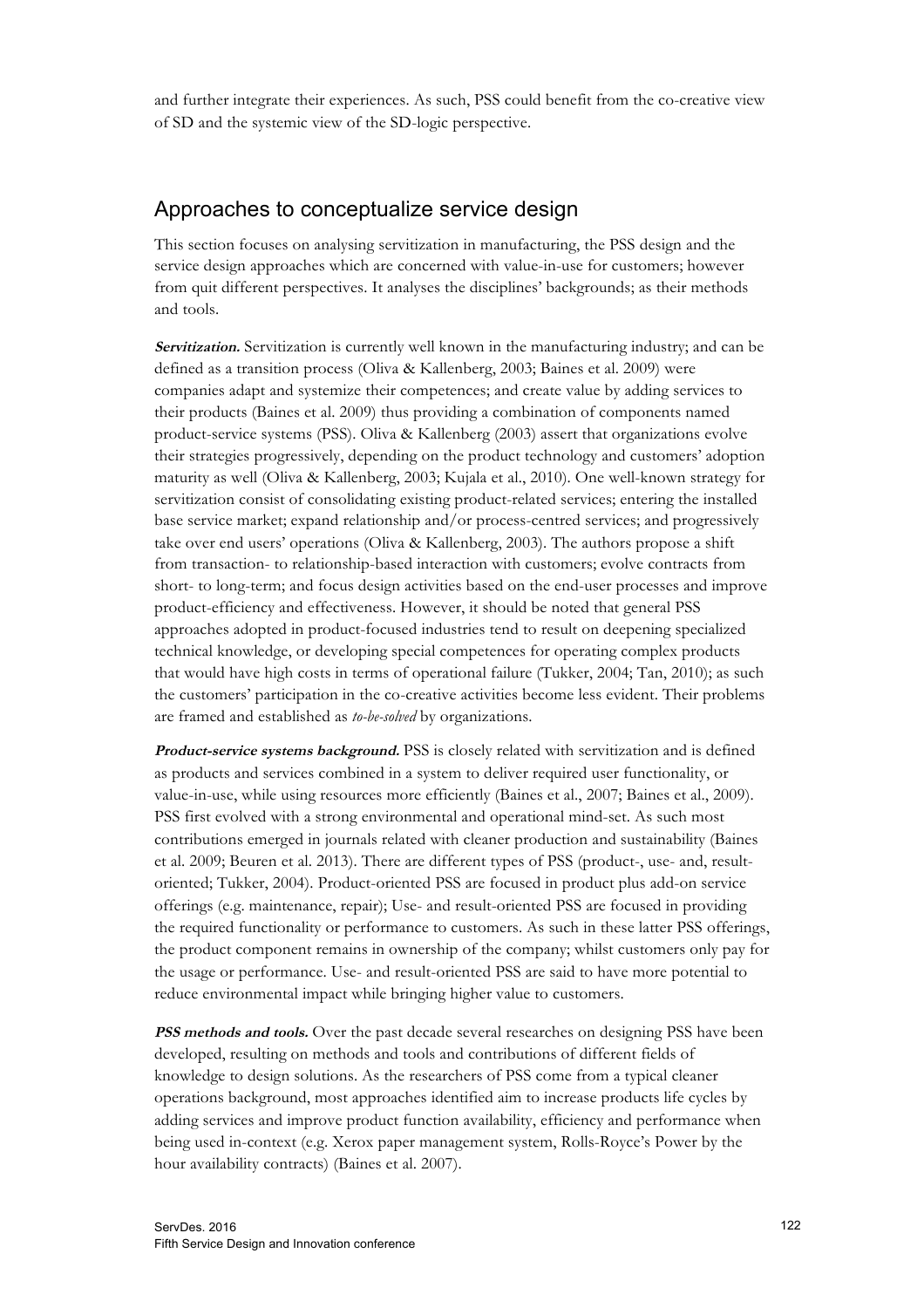The Total Care Product (TCP) (Alonso-Rasgado & Thompson, 2006) integrates product and service design process to develop TCP, starting with marketing assessment, concept development, system design, test and implementation (Alonso-Rasgado and Thompson, 2006). The authors propose to use Quality Function Deployment to relate customer needs to product requirement and service attributes; and activities to be undertaken by the company as well. The concept design stage begins once the customer requirements have been ranked, enabling to sketch attributes, functions, product and services. Also service testing is undertaken in the latter stages of the process so customers can have a better idea of the proposed service. They propose a fast-track design process that clarifies the customersupplier interactions to add value to the product in the early stages of the design process (business ambition, business solution package, core definition of the offering, product modelling; and risk assessment) (Alonso-Rasgado & Thompson, 2006).

The MEPSS method proposed by van Halen et al. (2005) is a systematic and strategic method that starts by analysing the company's resources and, progressively, tries to eliminate "waste"; and identify the most promising alternatives to optimize the product-use by engineering and system behaviour analysis. Similar with the TCP, the MEPSS' main stages consist in making a strategic analysis, exploring opportunities, develop ideas, develop the PSS solution; and prepare for launch (Halen et al., 2005).

Although these approaches have their merit, they tend to emphasize the good-dominant logic for designing solutions; and reflect the dyad relationship of customer and suppliers. Customers' role tends to focus on providing insights; or testing solutions, which also was interpreted as limitative. Later PSS research acknowledge customers' acceptance of PSS as a challenge. Rexfelt & Örnas (2009) developed a method based on activity theory that aims to inform about the customers' perception of PSS solutions to reduce uncertainties regarding acceptance. Their framework consists in understanding desirable and undesirable activities. PSS solutions are refined according to what customers want to be *enabled to* or *relieved to* do. Although the approach has the merit of observing customers more closely, they are still viewed as providers of insights or testers.

Also, authors emphasize that current PSS approaches may tend to result in cutting-edge technology (product and process optimization) but PSS radical innovation shouldn't necessarily lie in techniques but rather in the way more-or-less existing technologies can be systemized (Manzini & Vezzoli, 2003). Other contribution coming from the service design field suggest to analyse PSS from a more systemic approach; and propose collaborative approaches (build and reconfigure partnerships) to use resources more efficiently, throughout product's life cycle (Manzini & Vezzoli, 2003; and Manzini et al., 2004; Morelli, 2002; Morelli, 2006). Manzini & Vezzoli (2003) identify three classifications for PSS evolution: services providing added value through product life cycle; services providing final results to customers; and enabling platforms for customers (e.g. car sharing). Also, Morelli (2006) focuses on the service-network component to the PSS field. The proposed tools identified aim to design alternative scenarios (map of network of actors, hypothesis generation; and use cases) and the resources required for successful solution delivery (stakeholders' matrix) (Morelli 2006). The focus of this work however, is on analysing service stakeholders (or actors) and their capabilities, rather than on the integration of customers' experiences, resources and requirements in the design process.

Overall, PSS design methods tend to reflect a dyad relationship between customers and suppliers. Despite later research emphasizing an actors' constellation perspective to design solution, the customers' experiences, resources and requirements can be further integrated in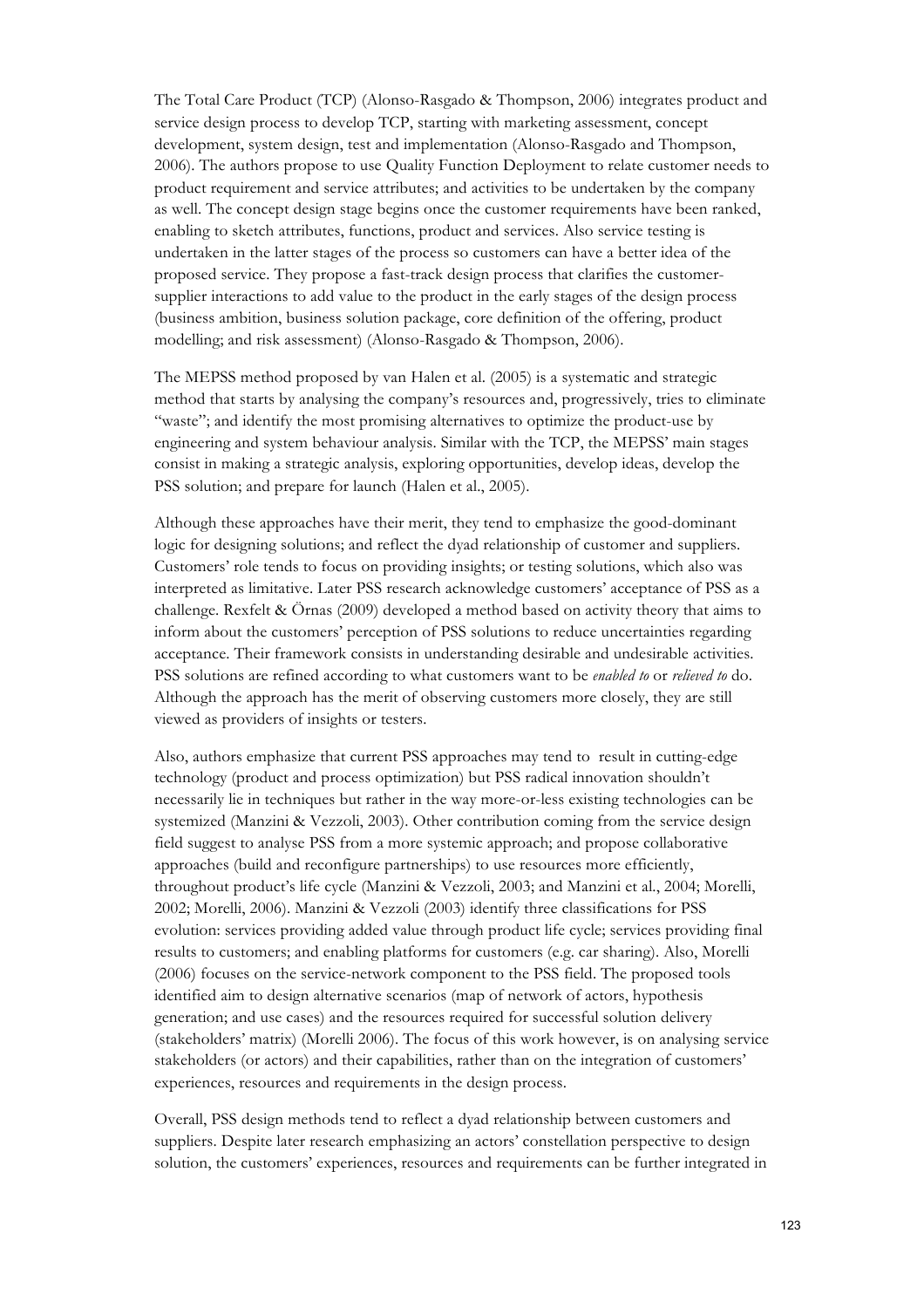the design process to design better product-service solutions, and systematize the process to design for value co-creation as well.

**Service Design background.** SD is defined a multidisciplinary, creative, human-centred discipline focused on analysing, envisioning, designing and iteratively refining the quality of a service by analysing and designing the interactions between its tangible and intangible elements (product, technologies, people, and structures) to create alternatives ways-of-doing (Manzini 2009), bringing ideas to life (Patrício & Fisk, 2013) and transform determined situations into preferred ones (Simon, 1969).

SD is a discipline that slowly evolved from the interaction design and established itself as an ordinary practice (Holmlid, 2009); and now merges design disciplines (interaction design, product design, design ethnography) with service management, marketing, operations (service backstage) and information systems (Patrício & Fisk, 2013). The discipline is broadening its scope and deepening its knowledge; and has developed tools and methods that explore actor-to-actor, actor-to-system; and system-to-system interactions (Sangiorgi, 2009). SD adopts a fundamental user-centred and participative approach to design for service (Holmlid, 2009); and has been developing methods and tools to better reflect customers' experiences in the design process. The next paragraphs discuss some of those methods.

**SD methods and tools.** SD is a discipline steamed from practice and has evolved methods and tools able to express important characteristics that facilitate, through creative and visualthinking tools, the prototyping, test and refinement of service experiences (Stickdorn & Schneider 2012). Scenarios, storyboards, customer journey, use case, persona, experience prototype, among other tools contribute to visualize and test the service experience from the user point-of-view and to understand the detailed specifications required for co-creating experiences (Stickdorn and Schneider 2012). Also, other works on SD focuses on customers' experience and system perspective.

Teixeira et al. (2012) propose the Customer Experience Modelling method (Teixeira et al. 2012) to represent the different aspect of the customer experience through a diagrammatic representation. It enables to understand customers' experience by integrating and providing a holistic view of customer's flow of activities, contextual elements (artefacts, services and systems) and requirements. Also, by focusing on the analysis customers' tasks and operations through Activity Theory (Mickelsson, 2013); and understanding of customers' experiences, problems and needs, the Multi-level Service design (MSD) Method (Patrício et al., 2011) improves the connection between customers' experience and SD components in three levels: the service concept (what is the offering), service system (which resources are needed) and service encounter (how are they connected) (Patrício et al., 2011).

Service concept definition evolved to reflect more than the supplier view of the service (core and supplementary service); to encompass a network of actors that exchange service-forservice to provide benefits or value (Vargo & Lush, 2014). Although the service concept is a central aspect of service design, there is a limited attention regarding a practical design method to define it (Goldstein, 2002).

Also, SD is defined as partial approach (Maffei et al., 2005; Alonso-Rasgado & Thompson 2006) and tends to focus on the early stages of the design process (Yu & Sangiorgi, 2014). To be effective and further expand in industry, it should be integrated with existing organizational contemporary innovation perspectives (Maffei et al., 2005) to form a coherent approach to design value propositions for value co-creation.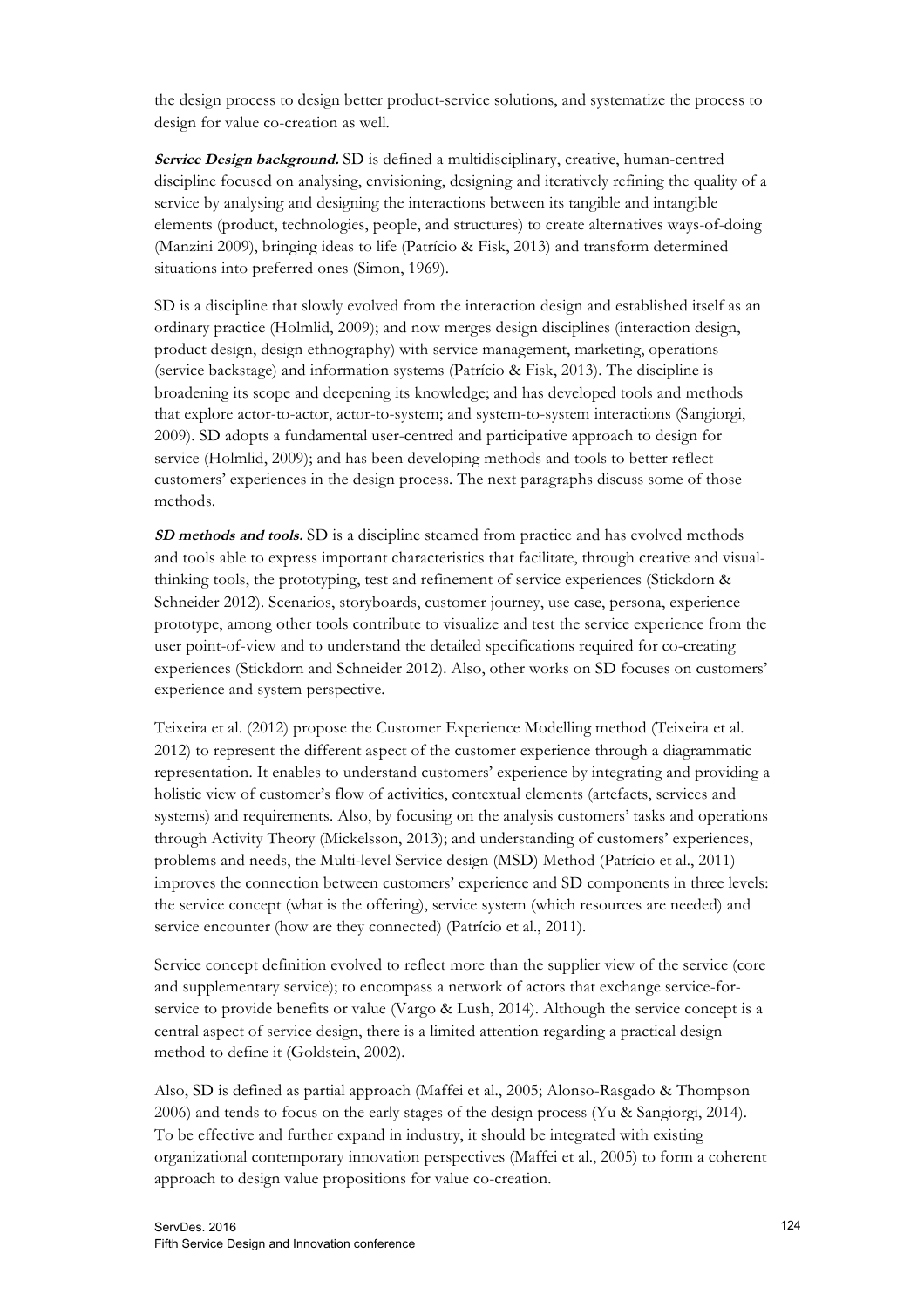# Comparing SD-logic concepts in PSS and Service design literature

As mentioned earlier, the SD-logic axioms defined by Vargo and Lush (2014) clarify the nature of value co-creation; and four fundamental concepts extracted from those axioms can be further discussed: value, co-creation, resource integration; and actors and service systems' roles. This section discusses the concepts and reflects on how they echo on PSS and service design approaches.

**Value.** In SD-logic value is only determined by the beneficiary of the service (Vargo & Lush 2004). Value is the result of an interaction between customers with a service that translates into being or feeling better off than before (Grönroos, 2011). In PSS literature, value is determined in terms of value-in-use (Baines et al, 2007). As explained in the previous chapter, PSS' offerings focus in delivering performance and functional value (Sandström et al., 2008) as efficiently as possible (Baines et al. 2009). Moreover, other types of value (mental value as explained in Grönroos, 2011; Sandström et al. 2008) are left evident in PSS design. In SD, the value emerges as a result of a service experience which is determined from the customers' point-of-view (Meroni & Sangiorgi, 2011). SD attempts to capture knowledge about customers' emotions and activities as well (Mickelsson, 2013; Wetter-Edman et al, 2014; Meroni & Sangiorgi, 2011) to better understand individuals' experiences and qualities (Wetter-Edman et al, 2014) which shape their perception of value. SD is inspired from that information to co-create new propositions.

**Co-creation.** SD-logic posits that value is co-created between different actors and service systems; and that customers are always part of the co-creation process (Vargo & Lush, 2014; Vargo et al. 2008). As such, companies can only make *potential-* value propositions that may become *real-value* if used in-context by customers (Vargo & Lush, 2014; Grönroos, 2011). In PSS literature, co-creation is not used explicitly. It may be used to refer to customers' participation in ideation sessions or workshops, to share ideas and insights in the early phases of the design process; or testing/refining the solutions. Also, PSS focus on functionality and performance tend to result in approaches focused in optimizing life cycle analysis; engineering and delivery processes; stakeholders' reconfiguration which are design activities that may not require involving customers. Similarly to SD-logic, SD approach adopts a fundamental human-centred perspective. It evolved participative techniques such as card games, role playing, and narratives, among others (Stickdorn & Schneider, 2012) to engage in a dialogue with customers and bring their experiences to the creative process (Wetter-Edman et al., 2014). Recent studies suggested customer participation to extend beyond the service process, involving them in learning and experimenting; engaging in active dialogue, collaboration, co-development with sellers (Mustak et al. 2013). As such, SD approach considers customers as active co-creators of their own experiences and empowers them through participation (Wetter-Edman et al. 2014).

**Resource integration.** SD-logic posits that value is co-created through resource integration. Actors can co-create value by applying either skills and knowledge on products, services or systems to exchange service-for-service (Vargo & Lush, 2014). PSS literature tends to focuses on the analysis and reconfiguration of organizational competencies (e.g. stakeholders' map); and the combination of products and services (resource integration) to deliver value. As such PSS still somehow, considers that static resources embedded with "frozen knowledge" that producers create and deliver which reflects the dyad interaction between firm and customers (Michel et al., 2008; Vargo & Lush, 2014). In SD approach resource integration happens during the use- and designing stage as well. It focuses on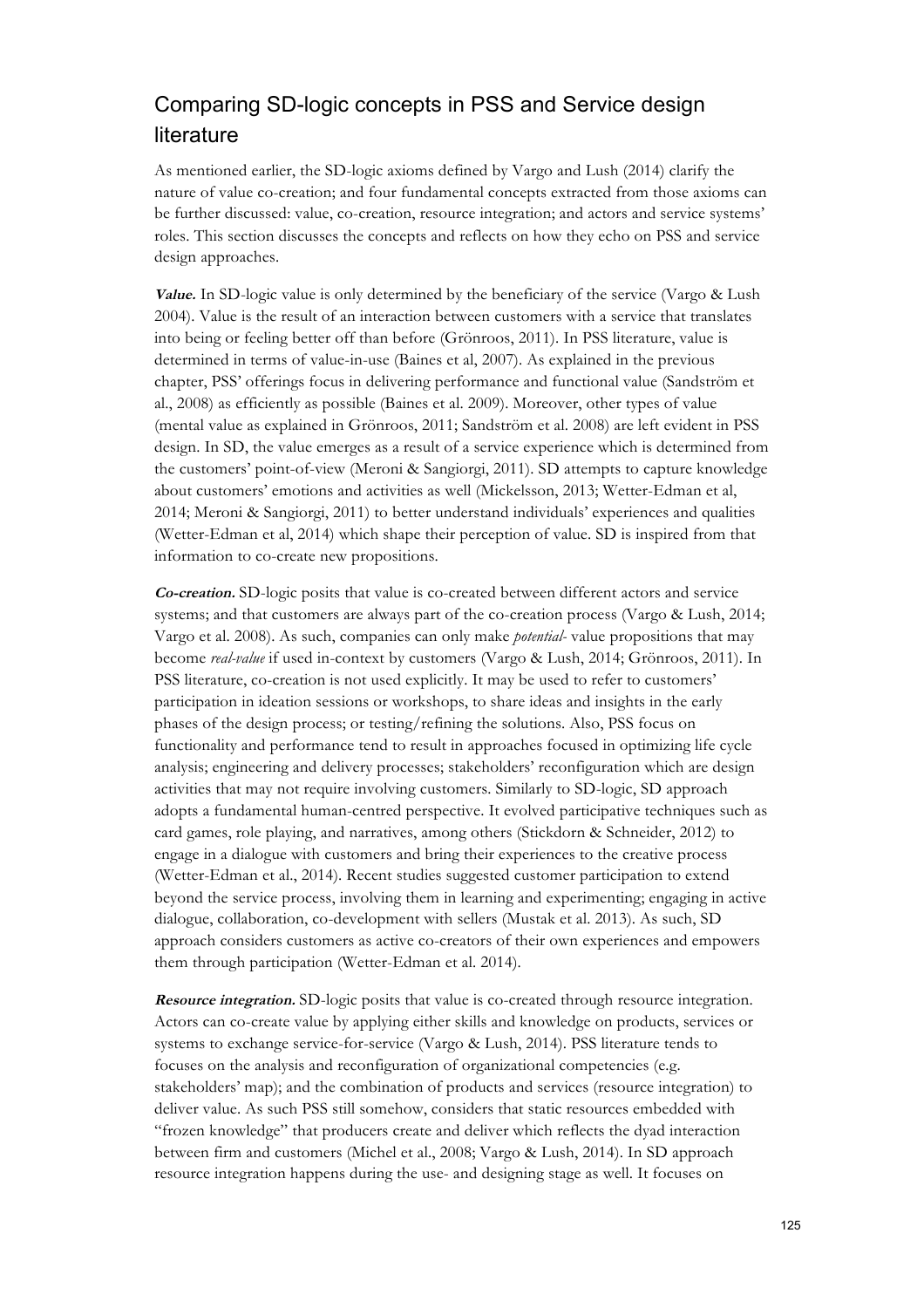peoples' lives and problems to stimulate their willingness to integrate their resources; engage in the co-creation and co-production process to image future systems (Wetter-Edman et al. 2014). It also aims to increase their resourceness (Grönroos, 2011), which is their ability to use the resources they have available to co-create value.

**Actors, systems; and roles.** In SD-logic, actors are all resource integrator (Vargo & Lush, 2004). PSS adopts an organizational constellation perspective. Stakeholders' motivation matrix; actors network (Morelli, 2009) techniques; or the Solution-oriented Partnership Methodological Framework (Manzini et al. 2004) are useful to understand the customers' situation, which partners may participate in the design and delivery of solutions, what is expected from them; and exploration of solution platforms. However, those solutions may not always result in more active customers. Solutions may enable or unable them to take action (Rexfelt & Örnas, 2009; Michel et al. 2008). SD acts upon a continuum where customers' participation evolves from consultation to active co-production activities (Wetter-Edman et al., 2014) and become conscious and active participants of the SD and delivery processes (Meroni & Sangiorgi, 2011). Recently in SD literature, the term user-centred, progressively evolved to human-centred design to consider the role of larger network of actors which go beyond the user (Meroni & Sangiorgi, 2011).

# Reflection and discussion

**Main overlaps and differences.** The previous chapter described how S-logic concepts were understood in PSS and service design literature. Table 1 provides an overall comparison of the design approaches. As discussed, both approaches are concerned with the value-in-use for customers; however it echoes from different points-of-view.

|                              | Service design                                                                                                                                                  | <b>PSS</b>                                                                                                                                                                         | <b>Overlaps Service Design / PSS</b>                                                                                                                                                                                                    |                  |
|------------------------------|-----------------------------------------------------------------------------------------------------------------------------------------------------------------|------------------------------------------------------------------------------------------------------------------------------------------------------------------------------------|-----------------------------------------------------------------------------------------------------------------------------------------------------------------------------------------------------------------------------------------|------------------|
| Value                        | Value is defined as the<br>result of a memorable<br>service experience to<br>customers                                                                          | Value is defined in terms of<br>value-in-use; focused in<br>offering outputs (functions),<br>while using natural<br>resources more efficiently                                     | Both are concerned with value-in-<br>use. Whereas Service design focuses<br>on the human component<br>(emotions); PSS focuses on the<br>functions provided                                                                              | no overlap       |
| co-creation                  | Customers actively<br>participate in the design<br>process; they are<br>considered fundamental                                                                  | Co-creation occurs within<br>organizational value<br>networks; and may or may<br>not include customers                                                                             | Both are concerned with customers<br>participation in the design process;<br>however the purpose of service<br>design is to empower; whilst in PSS<br>is to serve (may lead to more passive<br>customers)                               | somewhat overlap |
| resource<br>integration      | Encourages customers<br>to reflect upon, develop<br>and use their own.<br>activities, knowledge and<br>skills: and enable them<br>to act in-context             | Acknowledges the<br>competencies of the value<br>network from an<br>organizational perspective;<br>integrates operant resources<br>(products, softwares) to<br>create the offering | PSS tends to focus on competencies<br>from a organizational perspective<br>and objectified resources; service<br>design studies customers' skills and<br>knowledge (people's resources) to<br>co-design and co-create future<br>systems | slightly overlap |
| actors and<br>systems' roles | Studies users/customers<br>activities, and<br>interactions within their<br>socio-technological<br>world; attempts to<br>empower them and<br>develop more active | Organizatonal networks<br>provide more-or-less<br>integrated offers that may or<br>may not require customers<br>to be more active.                                                 | Both acknowledge the complexity of<br>networks; PSS organizational<br>approach to design offerings may or<br>may not take over some of the<br>customers' activities; which may lead<br>to less active customers.                        | somewhat overlap |

#### **Table 1. Comparison between PSS, S-design approaches through the SD logic**

For PSS, *value* is about delivering a function (Baines et al. 2007); whilst in SD, the focus in on providing usable as well as pleasurable experiences (Wetter-Edman et al. 2014). *Co-creation* somewhat overlaps since customers are considered in the design process of both approaches; however PSS aims to analyse customers to better serve them; whilst SD aims to empower. *Resource integration* in PSS starts with a more strategic and organizational perspective. After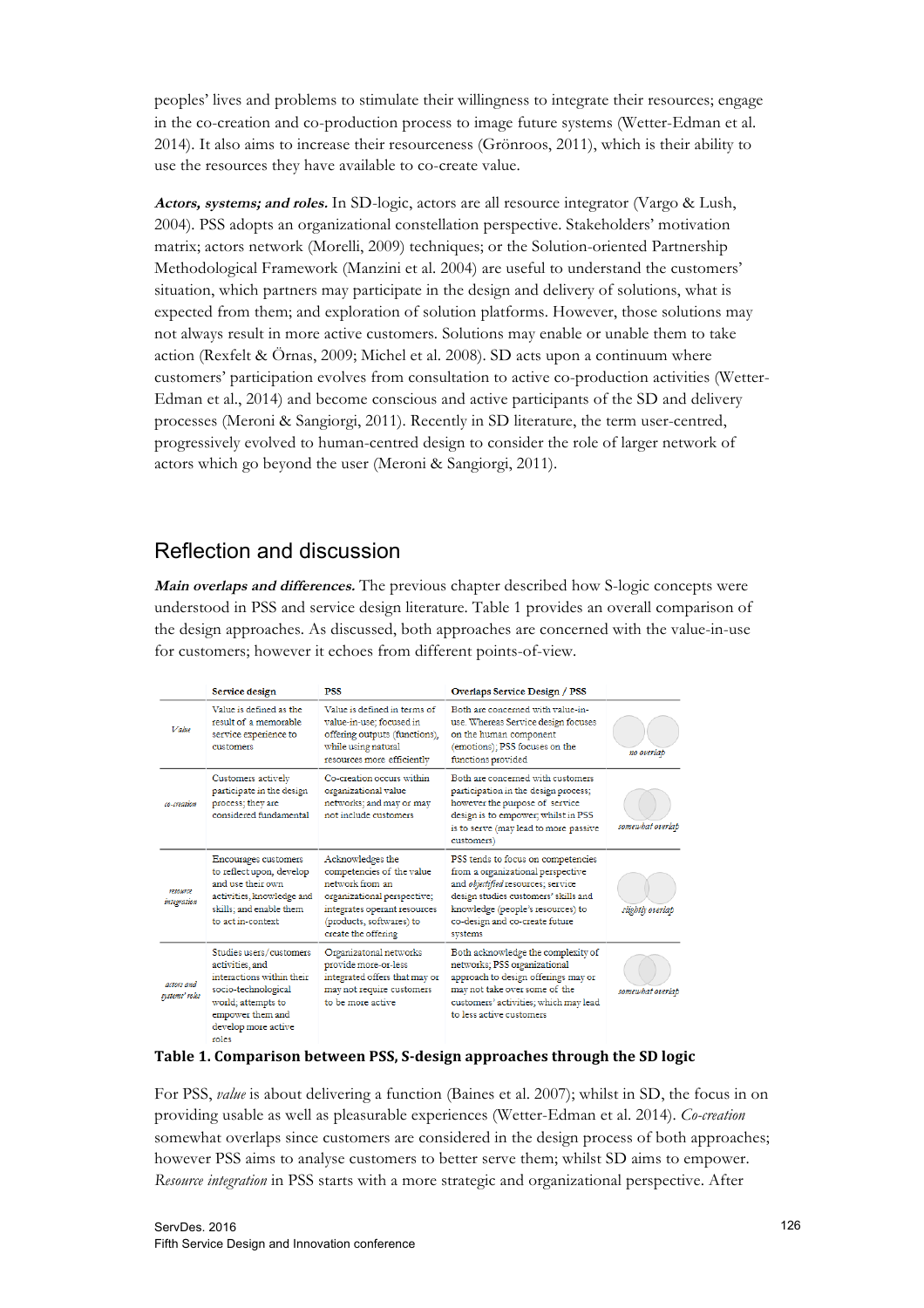defining the function-to-be-delivered, PSS studies networks competencies; and sort of *leans* the product-service production and delivery processes to design an efficient system. The SD approach starts with people's experiences, activities; as well as their beliefs and dreams to increase their willingness to integrate their own knowledge and skills. SD-logic considers *actors* are all resource integrators. PSS adopts a partnership perspective, where predefined partners join efforts to tackle customers' problems; however the solutions may not always result in enabling platforms for customer. SD considers users as humans in context; that should be enabled and empowered to better serve themselves. In SD, actors are conscious and active participants.

**Presenting an integrated framework to design for value co-creation.** Further integration is required to better support the integration of product and service components, business processes and activities between actors and networks. PSS can be developed with different focus on business decisions, product planning and life cycle; and detailed design. As such, while designing PSS four levels should be considered (Tan, 2010) (figure 1). Also three dimensions of SD were identified (figure 2).





### Figure 1. Dimensions to be considered whilst designing with a PSS approach **(adapted from Tan, 2010)**



The framework presented in figure 3 attempts to better integrate the different contributions discussed so far; and is further discussed below.



#### **Figure 3. Proposed integrated approach for S-logic implementation**

*Explore systems and customers' resources.* The framework proposed starts by understanding customers' context, activities, experiences, problems; and resources they have and how they use them. The initial stage is an important not only to reflect upon resources but also in resourceness (Grönroos 2011; Vargo & Lush, 2014) of customers as well (their ability to apply what they know to what they have available, to improve their well-being).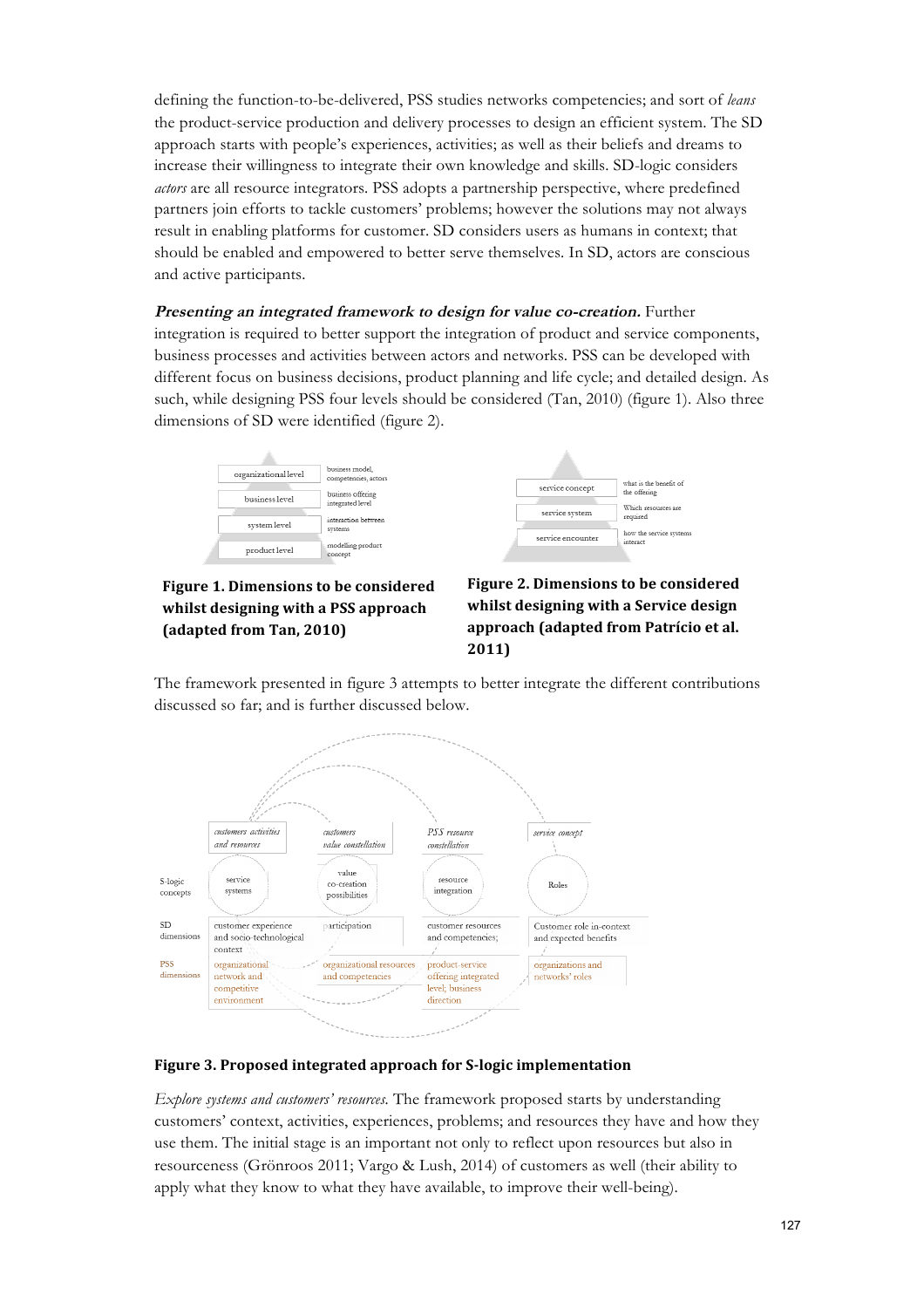*Understand and envision new value constellations.* Customers can contribute with more than just "insights" for product/service development or usability test for evaluation of an offering. SD considers customers as "experts of their own experiences" (Sander & Stappers, 2008); as such they should be enabled to reflect on their own experiences through participatory and co-creation approaches (e.g. design probes, design games, storytelling, narratives). Customers will share knowledge based on what they have already experienced, and should be asked to share the expected outcomes of the new solution from their point-of-view (Ulwick, 2002; Verganti, 2013). Organizations specialized knowledge should complement customers' resources; *what if* scenarios or prototypes should be stimulated to provoke divergent thinking.

*Explore PSS resource constellation.* SD-logic removed the need to distinguish between products and services; and instead proposed to look at solutions as a form of value-in use however such perspective requires to be operationalized. The PSS resource constellation is the interplay between value-in-use as defined by customers, and how they might be realized through means of operand or operant resources (product, services or systems). Customer, organizations and beneficiaries of the solution integrate their resources and competencies; the integration level of the offering, such as the business directions is discussed. Companies can provide more-or-less integrated offers depending on the activities that customers want to be enabled or relieved to do. New tools should be developed to further integrate customers' and organizations' resources; and explicit actor's roles.

*Define service concept.* At this stage, the service concept is defined. In sD-logic, actors are all part of service production and delivery processes for value co-creation. As such, designing requires active collaboration between actors. The expected benefits and roles should be clearly defined for both organizational network, and for customers as well. Customers can expect more benefits within network if provided value propositions that enable value cocreation. As such, more than continuous refinement of efficiency, companies should work more collaboratively; and enable adaptability within networks.

# **Conclusions**

*Theoretical implications.* PSS and SD approaches have different origins but are both concerned with value-in-use. As such their characteristics, gaps and complementary were discussed and a conceptual framework was presented. The framework hopefully contributed to better understand how to provide a higher integrated systemic value to customers though efficient resource integration (products-services and knowledge) and in ways that could be more meaningful for both organizations network and customers. In the framework presented, SDlogic enables to better understand what is value; how it is created and by whom. SD participatory and human-centred approach allows to better understand and involve customers in the design process, enabling them (and organizations as well) to understand how their competencies can co-create value in meaningful ways. Finally PSS provides the organizational and business perspective of solutions. PSS allows operationalizing the principles of the SD-logic and service ideas of SD into concrete products and services, from an integrated perspective.

*Practical implications.* Industries have long been working on transactional-interactions with their customers. As such their design process reflects a *one-way road*, with some feedback loops, when it comes to testing the solutions (e.g. user as tester and provider of insights in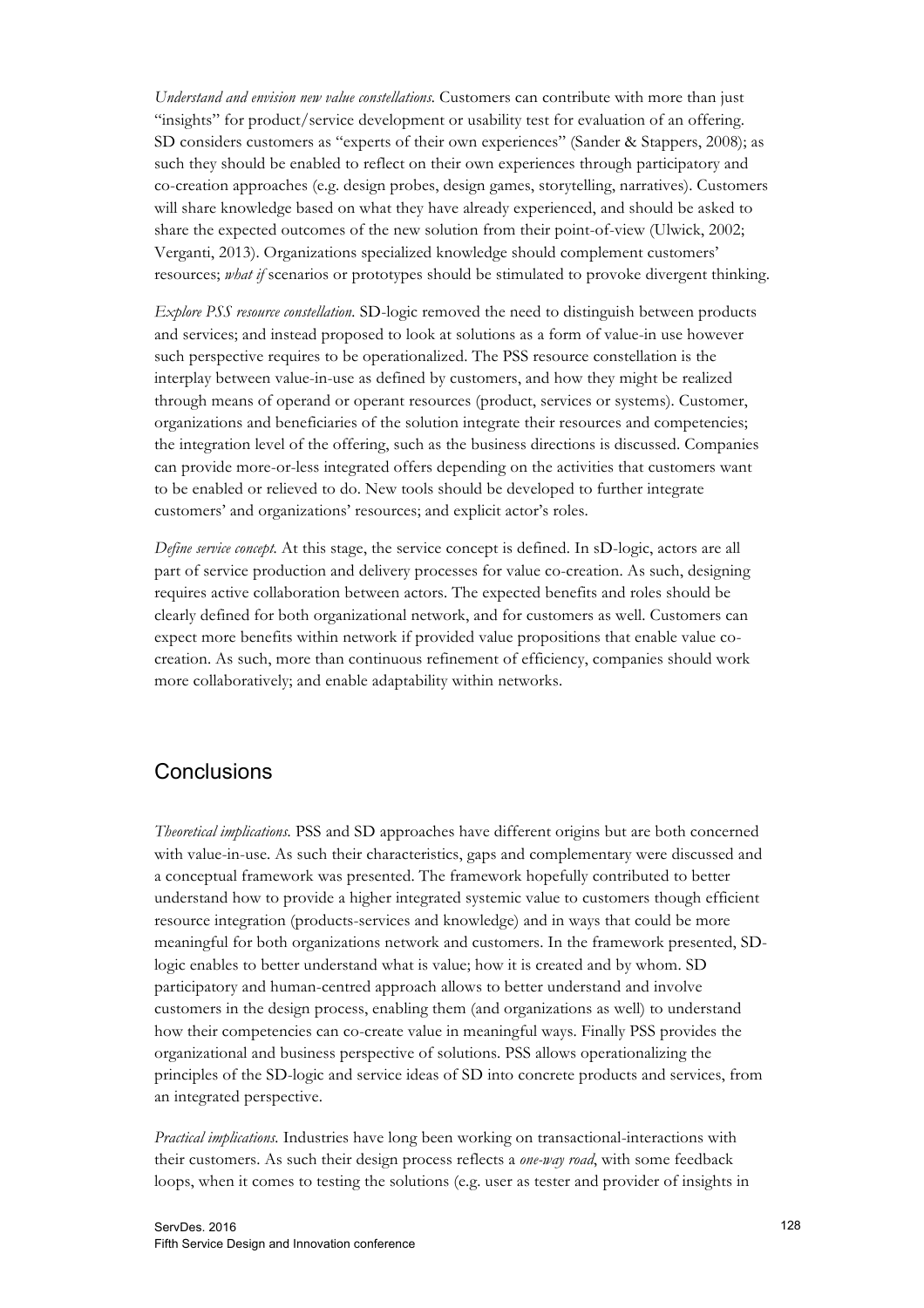the later stages of the design process). Moreover, service literature tends to focus on analysing and evaluating services in isolation or from a dyad perspective (van Riel et al., 2013; Jaakkola et al., 2015); as such further studies are required to analyse and propose new organizational' product-service design approaches when it comes to designing productservice system offerings to enable value co-creation.

#### **References**

- Alonso-Rasgado, T., & Thompson, G. (2006). A rapid design process for total care product creation. *Journal of Engineering Design*, 17(6), 509-531.
- Baines, T., Lightfoot, H. W., Evans, S., Neely, A., Greenough, R., Peppard, J., Roy, R., Shehab, E., Braganza, A., & Tiwari, A. (2007). State-of-the-art in product-service systems. *Proceedings of the Institution of Mechanical Engineers, Part B: Journal of Engineering Manufacture*, 221(10), 1543-1552.
- Baines, T. S., Lightfoot, H. W., Benedettini, O., & Kay, J. M. (2009). The servitization of manufacturing: a review of literature and reflection on future challenges. *Journal of Manufacturing Technology Management*, 20(5), 547-567.
- Beuren, F. H., Gomes Ferreira, M. G., & Cauchick Miguel, P. A. (2013). Product-service systems: a literature review on integrated products and services. *Journal of Cleaner Production*, 47(0), 222-231. doi: http://dx.doi.org/10.1016/j.jclepro.2012.12.028
- Edvardsson, B., Gustafsson, A., & Roos, I. (2005). Service portraits in service research: a critical review. *International Journal of Service Industry Management*, 16(1), 107-121.
- Goldstein, S. M., Johnston, R., Duffy, J., & Rao, J. (2002). The service concept: the missing link in service design research? *Journal of Operations management*, 20(2), 121-134.
- Grönroos, C. (2011). Value co-creation in service logic: A critical analysis. *Marketing Theory*, 11(3), 279-301.
- Halen, C., Vezzoli, C., & Wimmer, R. (2005). *Methodology for Product Service System Innovation*. Assen, Netherlands: Royal van Gorcum.
- Holmlid, S. (2009). Interaction design and service design: Expanding a comparison of design disciplines. Nordes(2).
- Jaakkola, E., Helkkula, A., & Aarikka-Stenroos, L. (2015). Service experience co-creation: conceptualization, implications, and future research directions. *Journal of Service Management*, 26(2), 182-205.
- Kimbell, L. (2011a). Designing for service as one way of designing services. *International Journal of Design*, 5(2), 41-52.
- Kimbell, L. (2011b). Rethinking design thinking: Part I. *Design and Culture*, 3(3), 285-306.
- Kujala, J., Artto, K., Aaltonen, P., & Tukulainen, V. (2010). Business models in project business. *International Journal of Project Management*, 28(8), 832-841.
- Lush, R. F., & Vargo, S. L. (2014). *Service-Dominant Logic: Premises, perspectives and possibilities*. New York: Cambridge University press.
- Maffei, S., Mager, B., & Sangiorgi, D. (2005). Innovation through service design. From research and theory to a network of practice. A user's driven perspective. Joining forces.
- Manzini, E. (2009). New design knowledge. *Design Studies*, 30(1), 4-12. http://www.sciencedirect.com/science/article/pii/S0142694X08000860
- Manzini, E., Evans, S., & Collina, L. (2004). *Solution oriented partnership: how to design industrialised sustainable solutions*: Cranfield University.
- Manzini, E., & Vezzoli, C. (2003). A strategic approach to develop sustainable product service systems: examples taken from the 'environmentally friendly innovation' Italian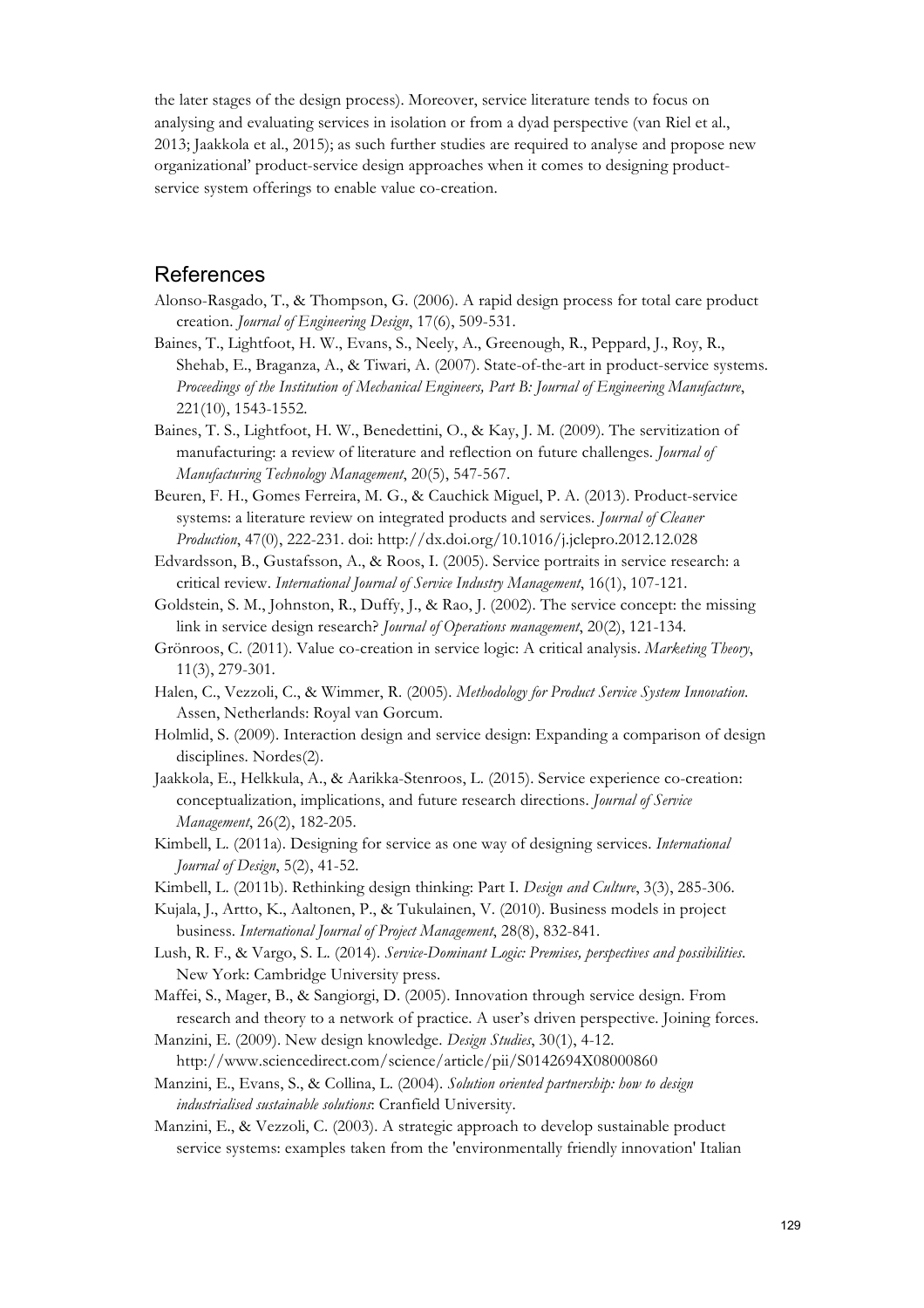prize. *Journal of Cleaner Production*, 11(8), 851-857.

http://www.sciencedirect.com/science/article/pii/S0959652602001531

- Michel, S., Brown, S. W., & Gallan, A. S. (2008). Service-Logic Innovations: How to Innovate Customers, not Products (Forthcoming). *California Management Review*, 50(3), 54- 66.
- Mickelsson, K.-J. (2013). Customer activity in service. *Journal of Service Management*, 24(5), 534- 552.
- Morelli, N. (2002). Designing Product/Service Systems: A Methodological Exploration1. *Design Issues*, 18(3), 3-17.

http://www.mitpressjournals.org/doi/abs/10.1162/074793602320223253?journalCode= desi

- Morelli, N. (2006). Developing new product service systems (PSS): methodologies and operational tools. *Journal of Cleaner Production*, 14(17), 1495-1501. doi: http://dx.doi.org/10.1016/j.jclepro.2006.01.023
- Mustak, M., Jaakkola, E., & Halinen, A. (2013). Customer participation and value creation: a systematic review and research implications. *Managing Service Quality: An International Journal*, 23(4), 341-359.
- Oliva, R., & Kallenberg, R. (2003). Managing the transition from products to services. *International Journal of Service Industry Management*, 14(2), 160-172.
- Patrício, L., & Fisk, R. P. (2013). *Creating new services Serving Customers: Global Services Marketing Perspectives* (pp. 185-207).
- Patrício, L., Fisk, R. P., e Cunha, J. F., & Constantine, L. (2011). Multilevel service design: from customer value constellation to service experience blueprinting. *Journal of Service Research*, 14(2), 180-200.
- Rexfelt, O., & af Ornäs, V. H. (2009). Consumer acceptance of product-service systems: designing for relative advantages and uncertainty reductions. *Journal of Manufacturing Technology Management*, 20(5), 674-699.
- Sanders, E., & Stappers, P. J. (2008). Co-creation and the new landscape of design. *International Journal of CoCreation in Design and the Arts*, 4(1), 1-16. http://www.tandfonline.com/doi/abs/10.1080/15710880701875068#.UfarpI3FWuI
- Sandström, S., Edvardsson, B., Kristensson, P., & Magnusson, P. (2008). Value in use through service experience. *Managing Service Quality: An International Journal*, 18(2), 112-126.
- Sangiorgi, D. (2009). Building up a framework for Service Design research. *Paper presented at the 8th European Academy of Design conference*.
- Simon, H. A. (1969). *The sciences of the artificial* (Vol. 136): MIT press.
- Stickdorn, M., & Schneider, J. (2012). *This is Service Design Thinking: Basics, Tools, Cases*. Amesterdam: BIS Publishers.
- Tan, A. R. (2010). *Service-oriented product development strategies (Serviceorienterede produktudviklingsstrategier)*: DTU Management Engineering, Department of Management Engineering, Technical University of Denmark.
- Teixeira, J., Patrício, L., Nunes, N. J., Nóbrega, L., Fisk, R. P., & Constantine, L. (2012). Customer experience modeling: from customer experience to service design. *Journal of Service Management*, 23(3), 362-376.
- Tukker, A. (2004). Eight types of product–service system: eight ways to sustainability? Experiences from SusProNet. *Innovating for Sustainability*, 13(4), 246-260.
- Ulwick, A. W. (2002). Turn customer input into innovation. *Harvard Business Review*, 80(1), 91-98.
- van Riel, A., Calabretta, G., Driessen, P. H., Hillebrand, B., Humphreys, A., Krafft, M., & Beckers, S. F. (2013). Consumer perceptions of service constellations: implications for service innovation. *Journal of Service Management*, 24(3), 314-329.